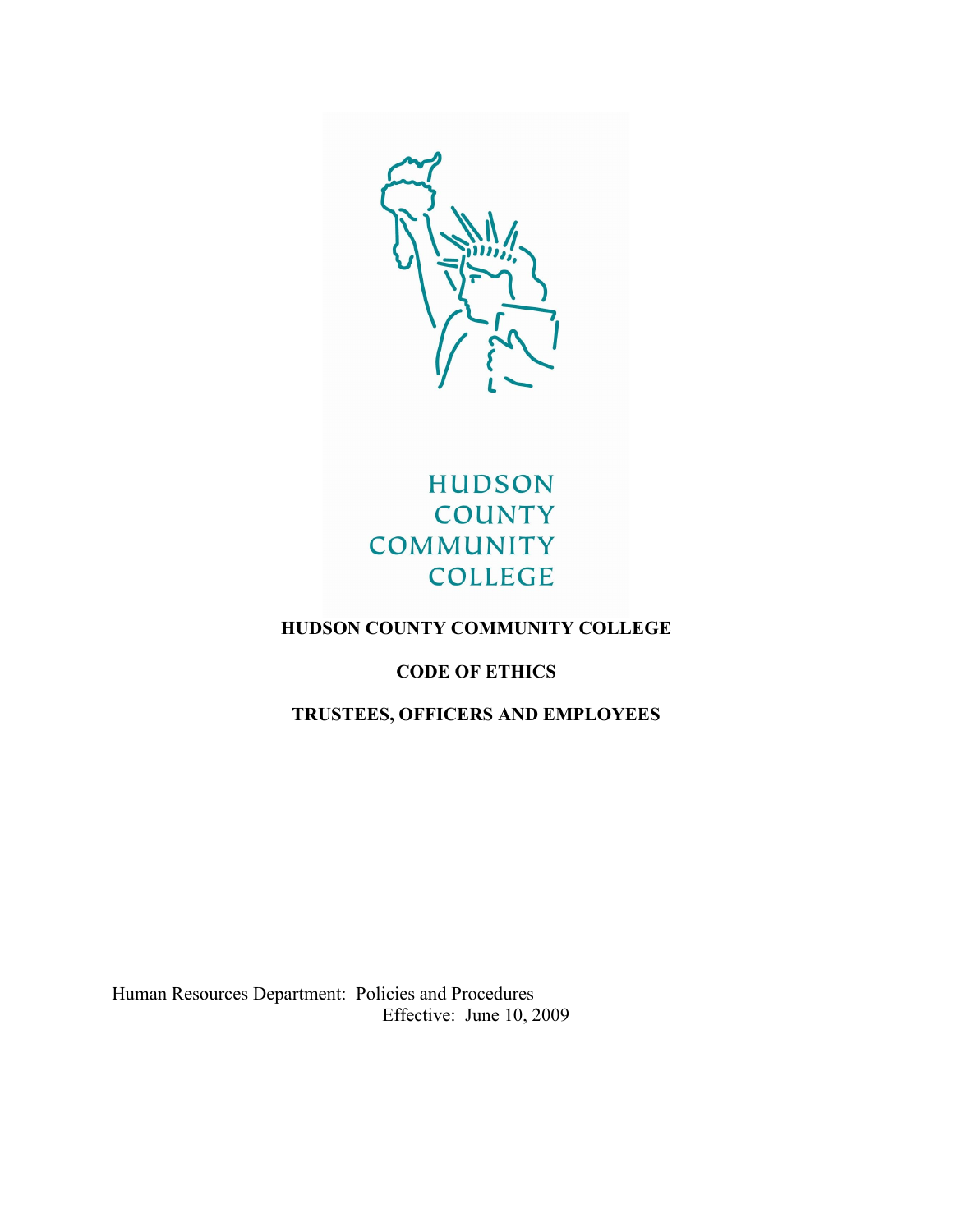#### **ARTICLE I**

#### **STATEMENT OF PURPOSE**

It is essential that the conduct of trustees, officers and employees of the Hudson County Community College (the "College") hold the respect and confidence of its students, the County of Hudson, the State of New Jersey and the educational community at every level. The trustees, officers and employees of the College must, therefore, avoid conduct which is in violation of the public trust or which creates a justifiable impression among the public that such trust is being violated.

This Code of Ethics is intended to recognize that the citizens of this community have a vested interest in the reputation and goodwill of the College, and as such the Code of Ethics is intended to protect this interest.

To ensure propriety and preserve the public confidence, trustees, officers and employees of the College shall have the benefit of specific standards to guide their conduct and a mechanism to ensure the uniform compliance of these standards.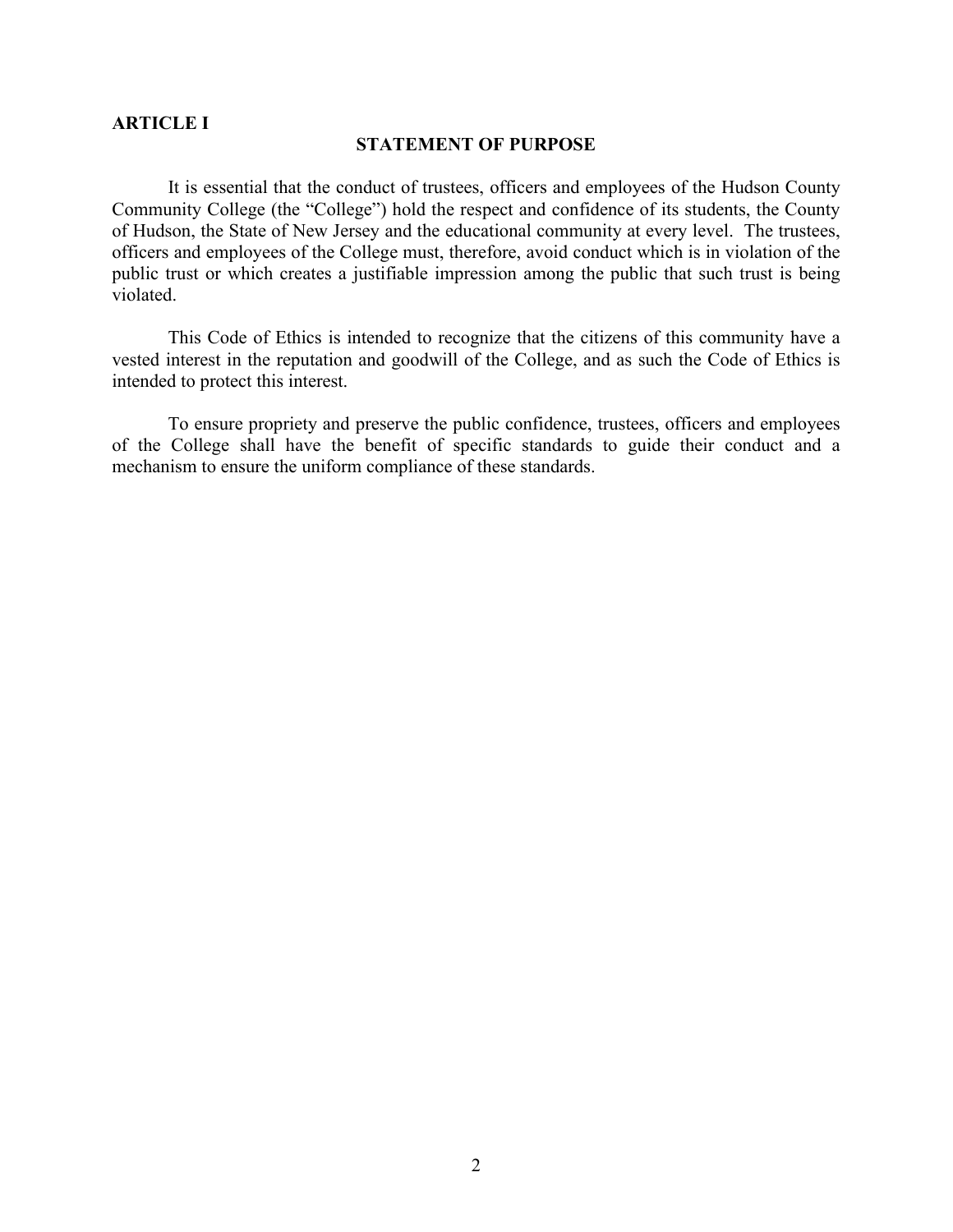## **HUDSON COUNTY COMMUNITY COLLEGE REVISED CODE OF ETHICS**

May 2009

## ARTICLE II: CODE OF ETHICS FOR COLLEGE TRUSTEES

#### **1. Application**

Article II of this code of ethics is applicable to members of the board of trustees of the Hudson County Community College.

#### **2. Definitions**

When used in this Article II, the following words and terms shall have the following meanings, unless the context clearly indicates otherwise.

"Board" means the board of trustees of the Hudson County Community College.

"College Matter" means any application, award, bid, claim, contract, license, proceeding, resolution or transaction made by, to, against or with the College, or which requires any official action by the Board, officers or employees.

"Employee" means any person compensated for full or part time employment services rendered to the College.

"Immediate family member" means the spouse, natural or adopted child, step-child, grandchild, parent, or sibling of the trustee.

"Interest" means any personal, financial, economic, property or other concern amounting to a right, advantage, share or portion inuring either directly or indirectly to a trustee or to an immediate family member of a trustee, either singly, or in affiliation with, any person or party as defined herein.

"Person or party" means any natural person, association, corporation, estate, partnership, proprietorship, trust or other legal entity.

#### **3. Standards of ethics**

(a) No trustee shall have any interest, financial or otherwise, direct or indirect, or engage in any business or transaction or professional activity, which is in substantial conflict with the proper discharge of the trustee's duties to the College.

No trustee shall use his or her official position to secure unwarranted privileges or advantages for him or herself or others.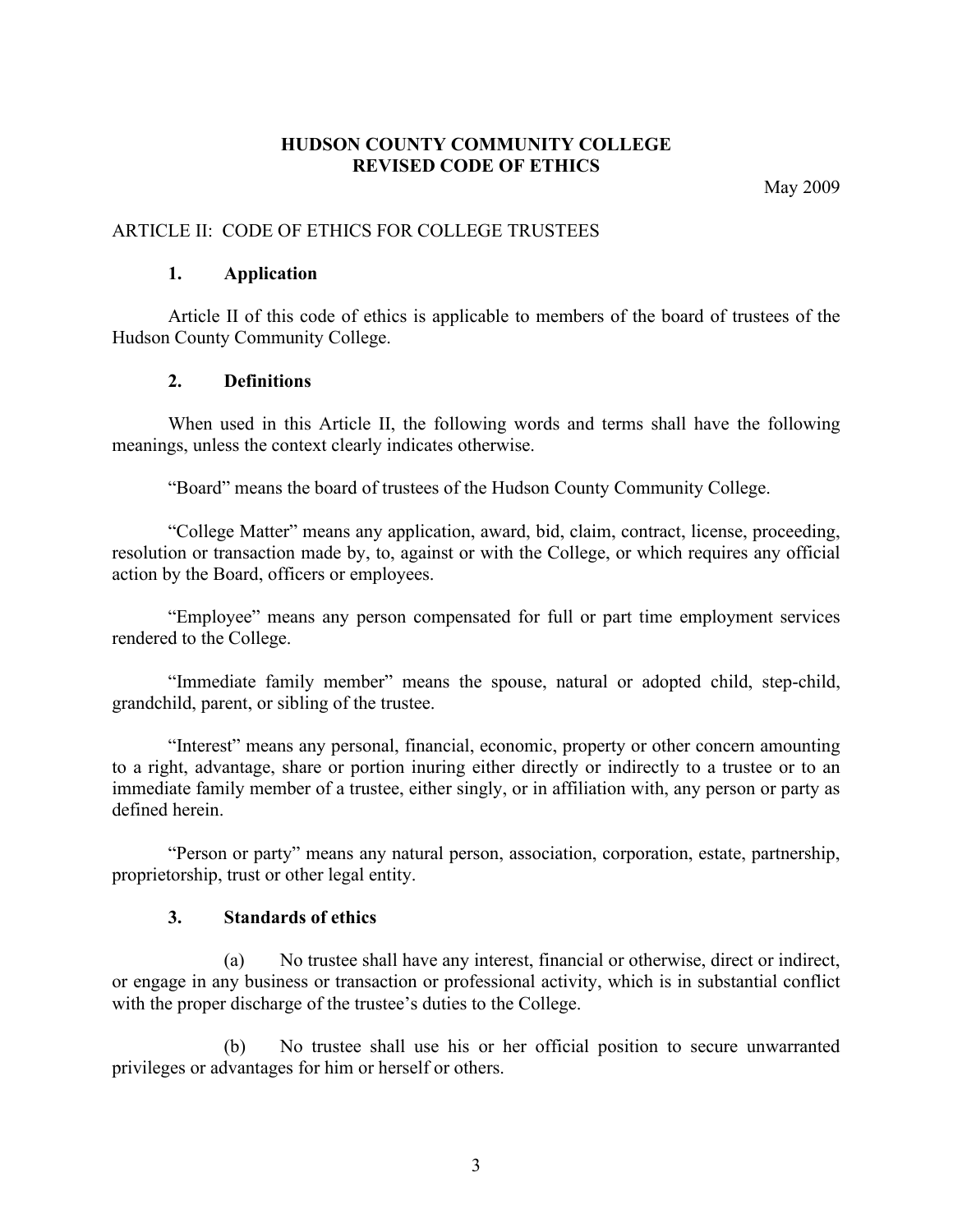(c) No trustee shall act in his or her official capacity in any College matter in which the trustee or an immediate family member of the trustee has a direct or indirect financial interest that might reasonably be expected to impair the trustee's objectivity or independence of judgment.

(d) No trustee shall undertake any employment or engage in any business, transaction, service or professional activity, whether compensated or not, which might reasonably be expected to impair the trustee's objectivity or independence of judgment in the exercise of his or her official duties to the College.

(e) No trustee shall accept, directly or indirectly, any gift, favor, service, or other things of value under circumstances from which it might be reasonably inferred, or which the trustee knows or has reason to believe, is offered for the purpose of influencing the trustee in the discharge of his or her duties as trustee.

(f) No trustee shall knowingly act in any way that might reasonably be expected to create an impression or suspicion among the public having knowledge of the trustee's acts, that he or she may be engaged in conduct violative of his or her trust as a public official.

(g) No trustee, nor any member or employee of a firm or corporation with which the trustee is affiliated, shall appear or negotiate on behalf of a party not affiliated with the College, in any matter before the College or in any cause or proceeding involving the College.

(h) No trustee shall use, or allow to be used, his or her public office or any information not generally available to members of the public, which the trustee receives in the course of or by reason of the trustee's office, to secure financial gain, unwarranted privileges, advantages or employment for himself or herself, his or her immediate family members, or others with whom the trustee is associated.

(i) A trustee should devote time, thought and study to the duties and responsibilities of a College trustee so as to render effective and creditable service.

(j) As an individual, a trustee has no legal authority outside of the meetings of the Board and should conduct himself or herself accordingly with the College staff, local citizens, and all facets of the local community.

(k) An important function of the Board is to establish the policies and the goals of the College and to audit the performance of the administration in the fulfillment of these policies and the progress towards the goals. However, trustees should leave the conduct of the educational program and the College's business to the President and administration of the College.

(l) No trustee of the College shall, during his or her tenure at the College or for a period of one year next subsequent to the termination of the office of that trustee:

(1) be awarded any contract which is not publicly bid;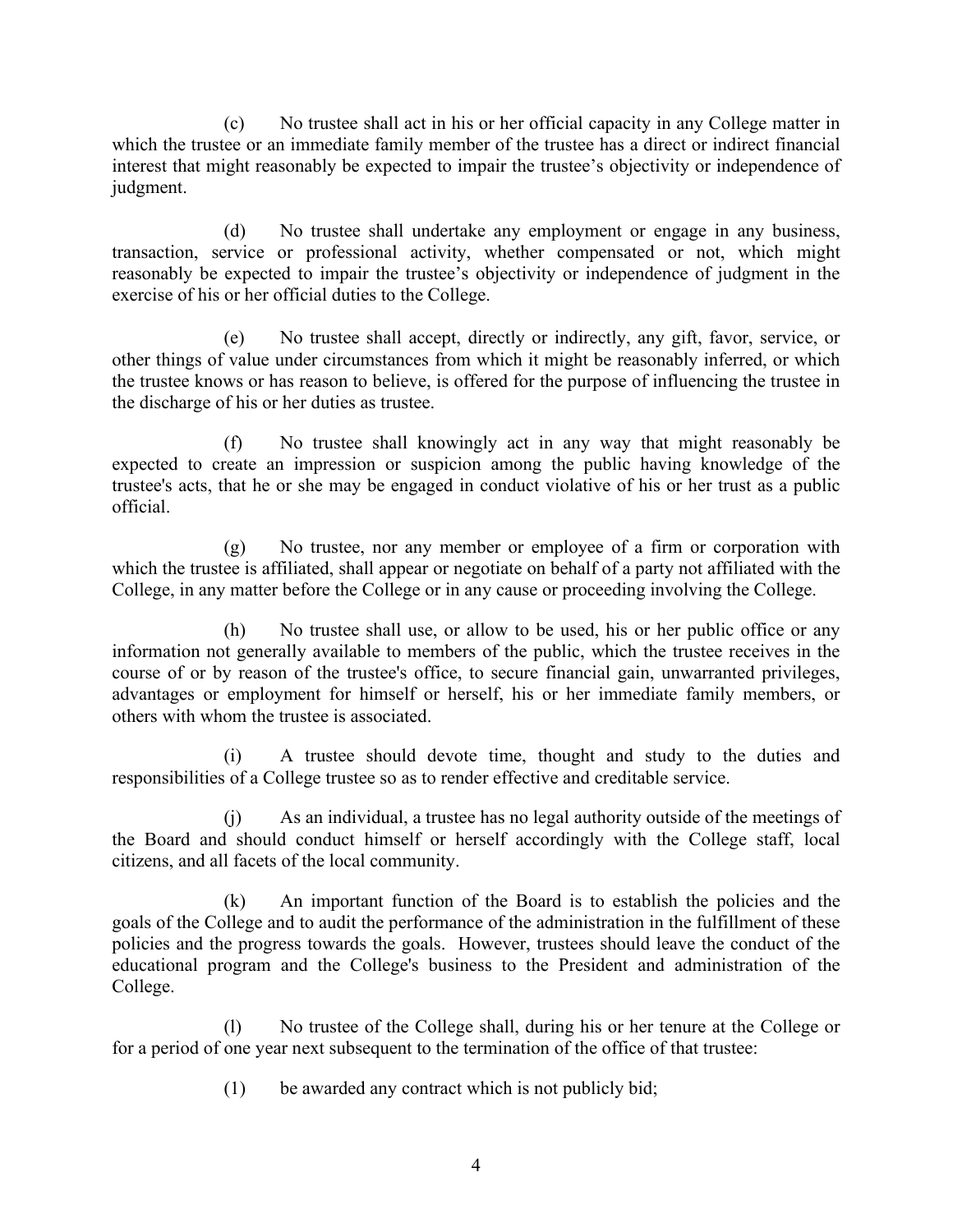- (2) allow a former trustee appear to represent, or negotiate on behalf of, any other party before the College; or
- (3) employ for compensation any former trustee of the College

(m) No trustee, who is a voting member of the board, shall be eligible to accept employment as an employee of the College for a period of two years following resignation or expiration of his term.

## **4. Disclosure of potential conflict**

(a) At first knowledge of a transaction involving the College that reasonably could give rise to a conflict of interest, a trustee shall disclose to the Board the precise nature of the interest or involvement of the trustee or the trustee's immediate family member in any College matter to be considered by the Board or College administration.

(b) Upon notification of the appointment or reappointment of a trustee, the President of the College shall provide the trustee with a copy of this code of ethics. Within thirty (30) days after the organizational meeting of the Board, each trustee shall file with the secretary of the Board, a form of statement specified by the Board which discloses the nature of any financial interest or business relationship which the trustee has which relates to the College or which the trustee is otherwise required to disclose.

## **5. Enforcement**

Violations of this code of ethics may constitute cause for removal of a trustee pursuant to N.J.S.A. 18A:64A-9 or imposition of other sanctions determined by the Board to be appropriate.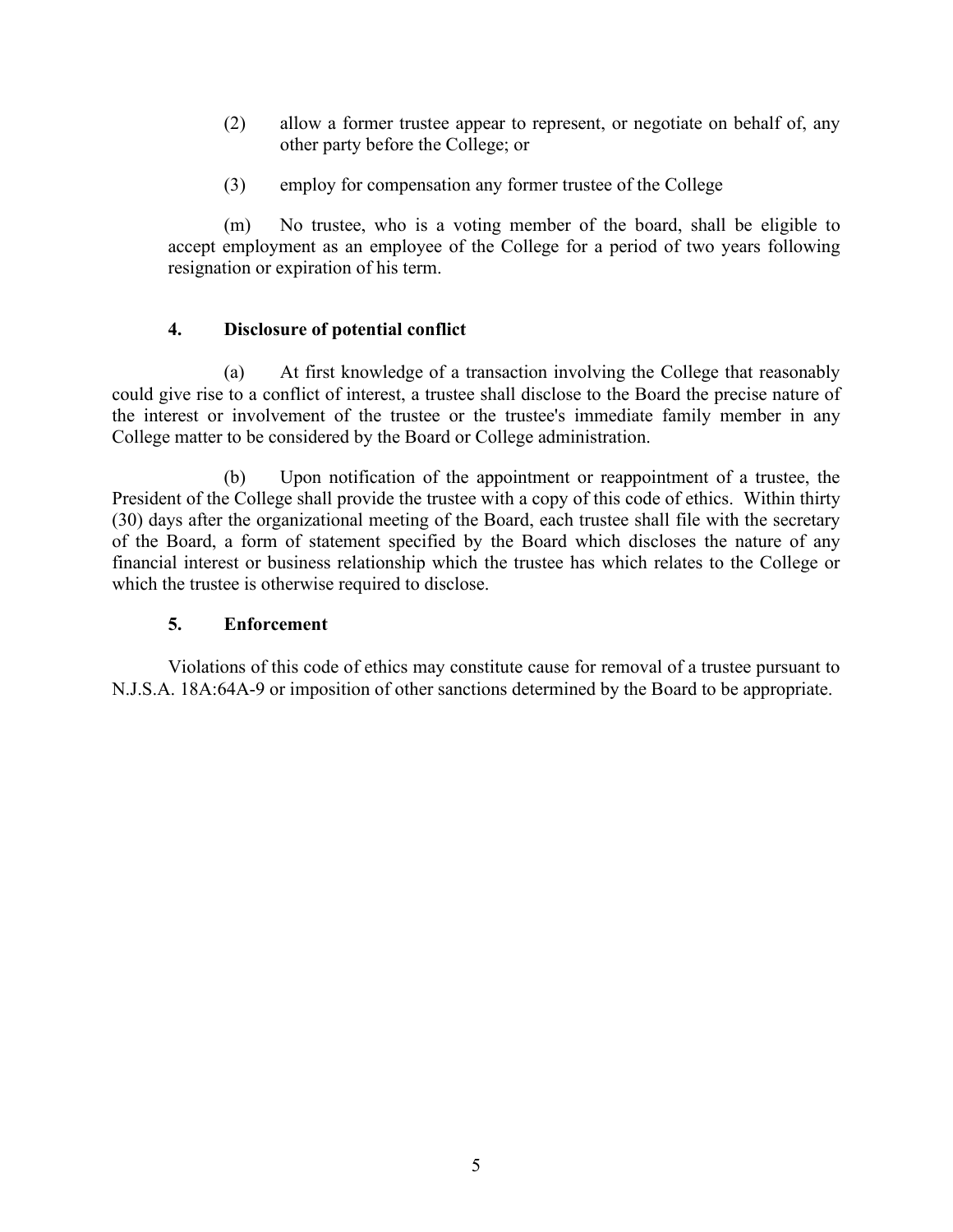### ARTICLE III: CODE OF ETHICS FOR COLLEGE EMPLOYEES

#### **1. Application**

Article III of this code of ethics is applicable to employees paid from Federal, State, County or College funds and who are employed by Hudson County Community College.

## **2. Definitions**

When used in this Article III, the following words and terms shall have the following meanings, unless the context clearly indicates otherwise.

"Board" means the board of trustees of Hudson County Community College.

"College" means Hudson County Community College.

"College Matter" means any application, award, bid, claim, contract, license, proceeding, resolution or transaction made by, to, against or with the College, or which requires any official action by the Board, officers or employees.

"Continuing outside employment" means outside employment or business activity which requires that the employee render services, furnish goods or devote time to a business, professional practice, or to another employer or client, on a reoccurring basis. Continuing outside employment does not include an isolated commitment to serve as guest lecturer or a singular instance of providing service or labor. The following examples of continuing outside employment activities are illustrative of the intent of this code of ethics and are not meant to be an exhaustive listing of continuing outside employment.

(a) A full or part time teaching assignment at another educational institution except for a single or limited number of guest lectures.

(b) A clinical or professional practice (for example, in a clinical psychology or law).

(c) Appointment as a consultant to a school district, corporation or other public or private enterprise for an indeterminate period or a period exceeding thirty (30) days even if actual time demands are intermittent.

(d) Operation or management of, or employment in any business enterprise.

"Employee" means any person compensated for full or part time employment services rendered to the College.

"Immediate family member" means the spouse, natural or adopted child, step-child, grandchild, parent, or sibling of the employee.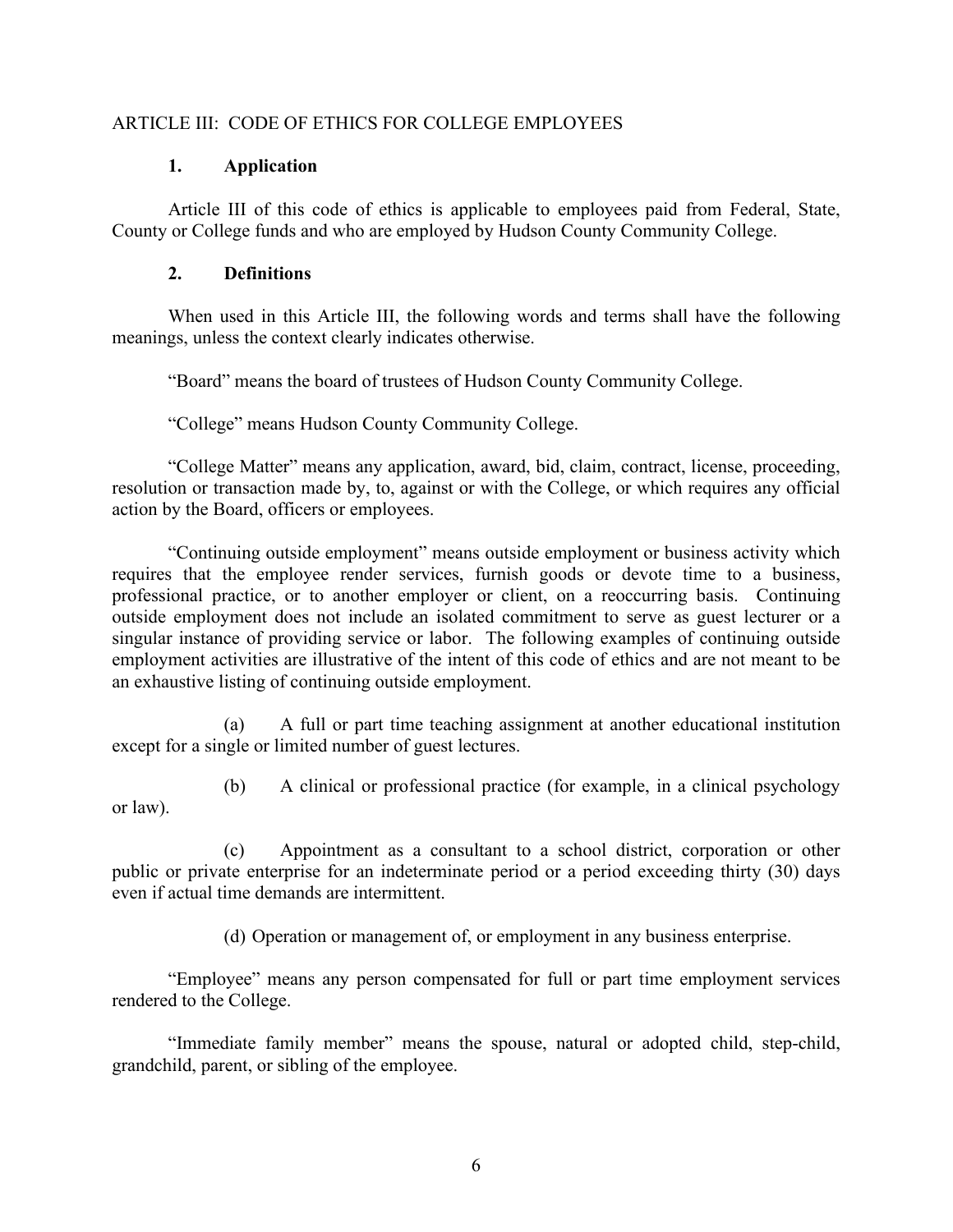"Interest" means any personal, financial, economic, property or other concern amounting to a right, advantage, share or portion inuring either directly or indirectly to an employee or to an immediate family member of an employee, either singly, or in affiliation with, any person or party as defined herein.

"Person or party" means any natural person, association, corporation, estate, partnership, proprietorship, trust or other legal entity.

## **3. Standards of ethics**

(a) No employee shall have any interest, financial or otherwise, direct or indirect, or engage in any business or transaction or professional activity, which is in substantial conflict with the proper discharge of the employee's duties to the College.

(b) No employee shall use his or her official position to secure unwarranted privileges or advantages for him or herself or others.

(c) No employee shall act in his or her official capacity in any College matter in which the employee or an immediate family member of the employee has a direct or indirect financial interest that might reasonably be expected to impair the employee's objectivity or independence of judgment.

(d) No employee shall undertake any employment or engage in any business, transaction, service or professional activity, whether compensated or not, which might reasonably be expected to impair the employee's objectivity or independence of judgment in the exercise of his or her official duties to the College.

(e) No employee shall accept, directly or indirectly, any gift, favor, service, or other things of value under circumstances from which it might be reasonably inferred, or which the employee knows or has reason to believe, is offered for the purpose of influencing the employee in the discharge of his or her duties to the College.

(f) No employee shall knowingly act in any way that might reasonably be expected to create an impression or suspicion among the public having knowledge of the employee's acts, that he or she may be engaged in conduct violative of his or her trust as a public employee.

(g) No employee shall appear on behalf of a party not affiliated with the College, in any matter before the College or in a proceeding involving the College before other public agencies. Nothing contained herein shall preclude an employee from appearing on behalf of a student, employee, or employee organization of the College.

(h) No employee shall use, or allow to be used, his or her public office or employment, or any information not generally available to members of the public, which the employee receives in the course of or by reason of the employee's office or employment, to secure financial gain, unwarranted privileges, advantages or employment for himself or herself, his or her immediate family members, or others with whom the employee is associated.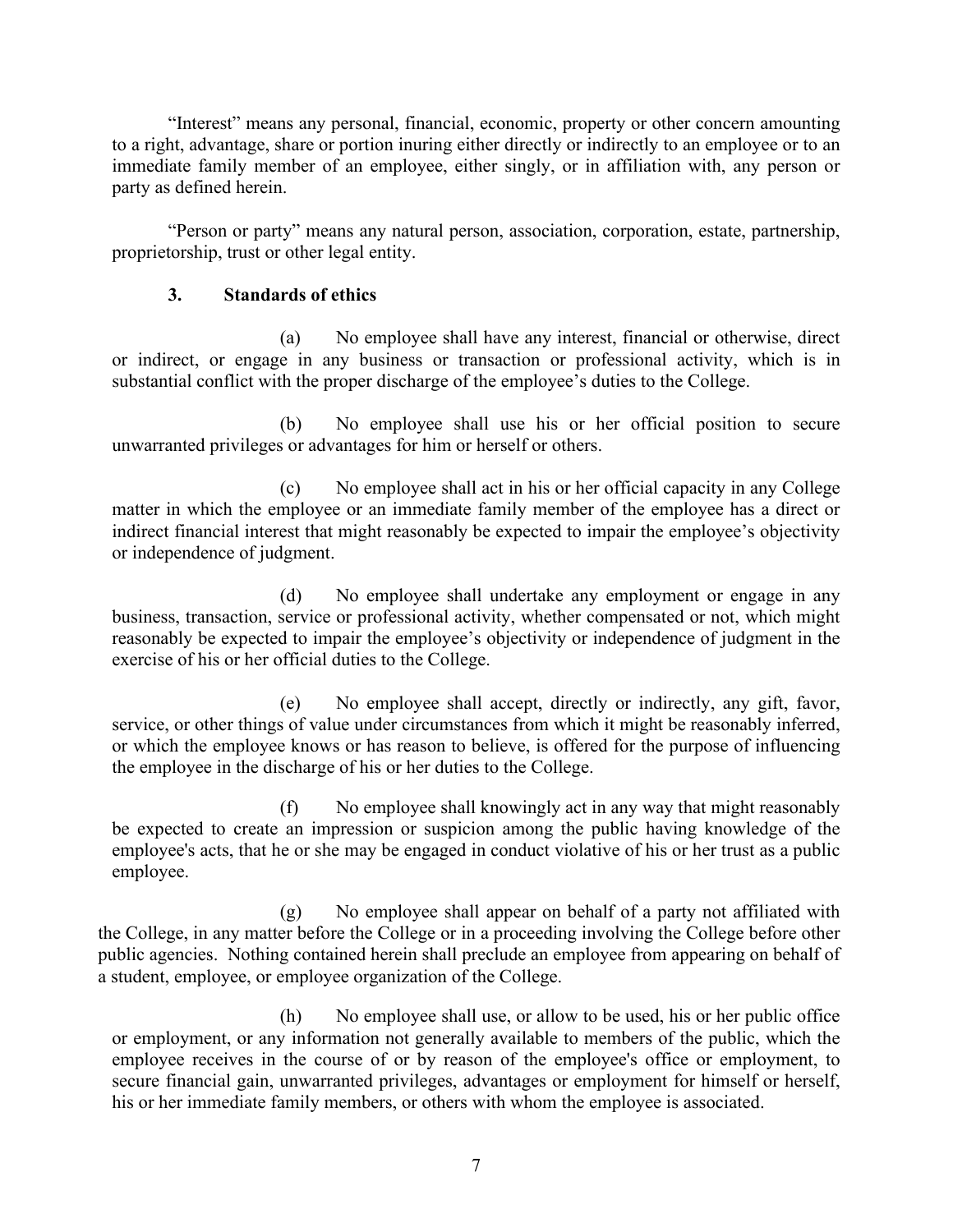(i) No employee shall engage in an amorous relationship with a student for whom the employee has a professional responsibility as a teacher, advisor, evaluator or supervisor.

(j) Full-time employees must consider the College their primary employer. As such, they must be available and able to perform all of the duties required of their position as outlined in existing job descriptions. Outside employment must not interfere with an employee's job hours and/or performance.

#### **4. Reporting continuing outside employment**

- (a) An employee of the College who obtains outside employment as defined in Section 2 shall inform the Director of Human Resources of such employment, in writing, within sixty (60) days.
- (b) The reporting of outside employment shall be made by completing the form prescribed by the College. The form shall contain sufficient specific information to allow the Director of Human Resources to determine the times when the employee intends to engage in outside employment and that the outside employment will not:
	- i. constitute a conflict of interest; and/or
	- ii. occur at a time when the employee is expected to perform his or her assigned duties;
- (c) The information on the form shall contain the following:
	- i. Name of employee;
	- ii. The dates and hours the planned continuing outside employment will be performed;
	- iii. Name and address of part-time employer;
	- iv. Type of part-time work to be performed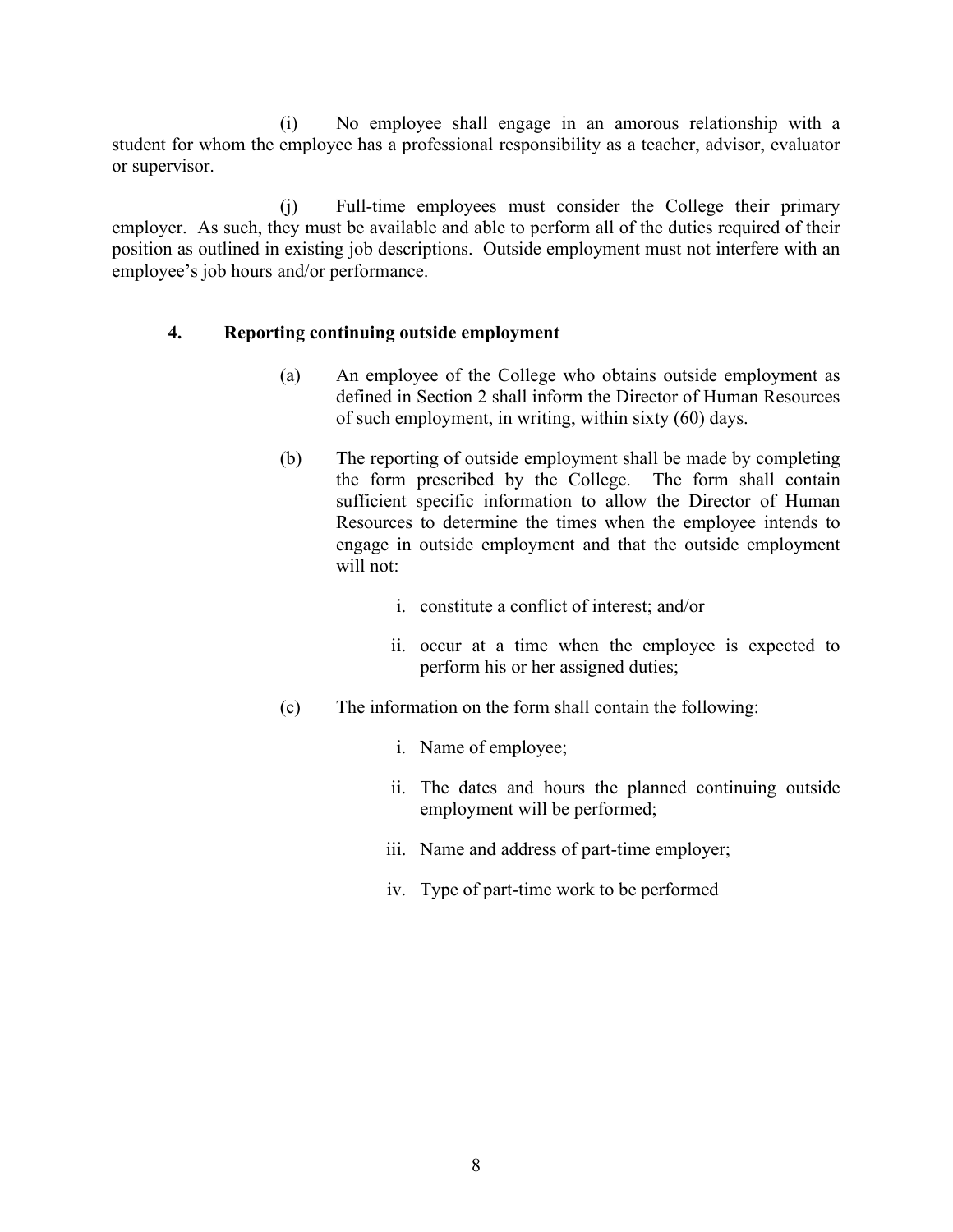# **5. Permissible Outside Employment**

(a) This code of ethics shall not preclude outside employment undertaken by an employee during his or her annual leave or vacation periods, provided that the outside employment does not constitutes a conflict of interest.

(b) This code of ethics shall not apply to outside employment as defined in N.J.S.A. 18A:6-8.1 and 18A:6-8.2 provided that same is reported as required by section 4 of this code of ethics.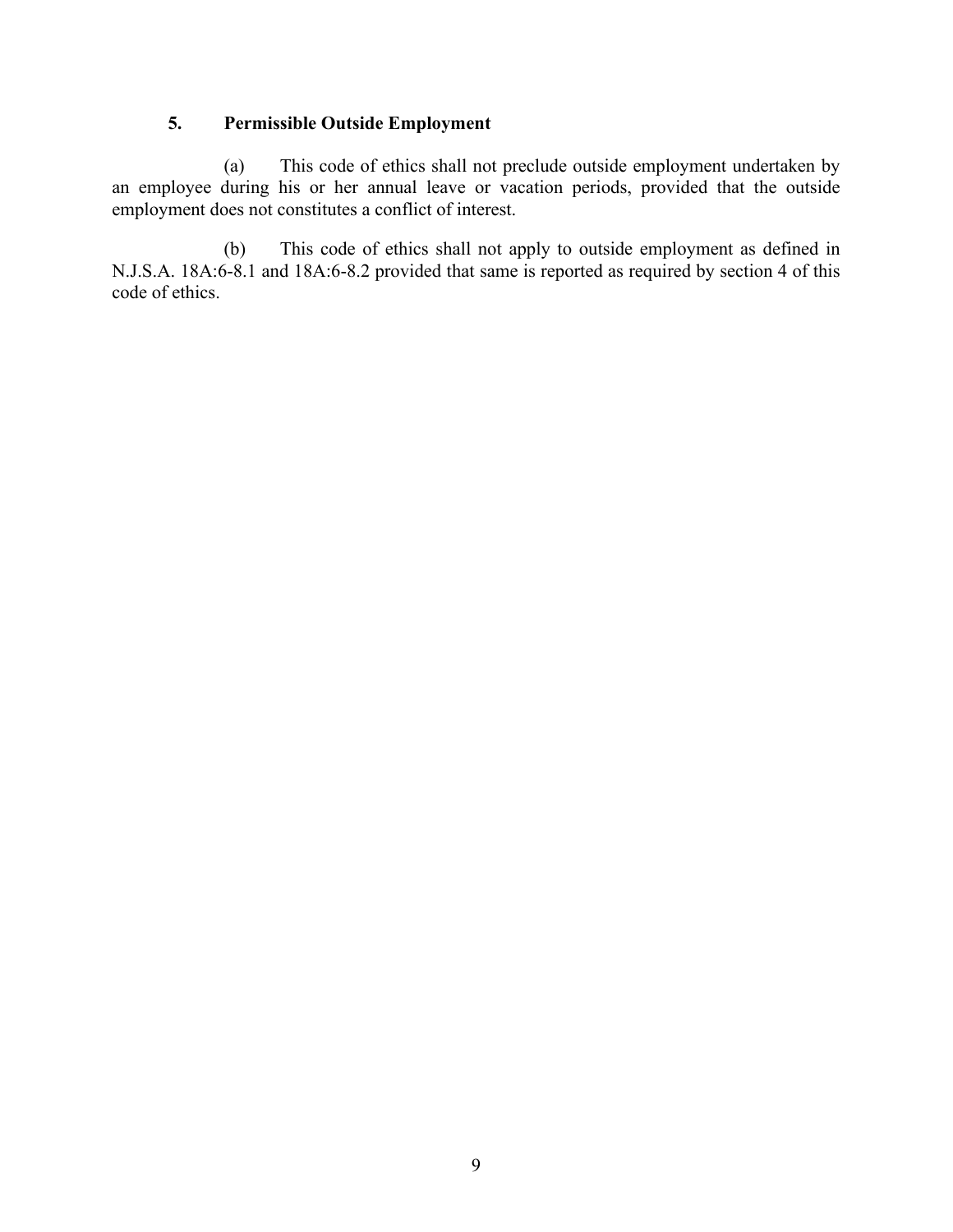#### **ARTICLE IV ACKNOWLEDGEMENT FORM**

As it is the duty and obligation of each trustee, officer and employee of the College to comply with this Code of Ethics, it shall be required of each of the above to complete an acknowledgement form, attached hereto as  $Exhibit A$ , to be maintained by the Office of the President for a trustee and by personnel for each officer or employee, indicating receipt of and compliance with the College's Code of Ethics.